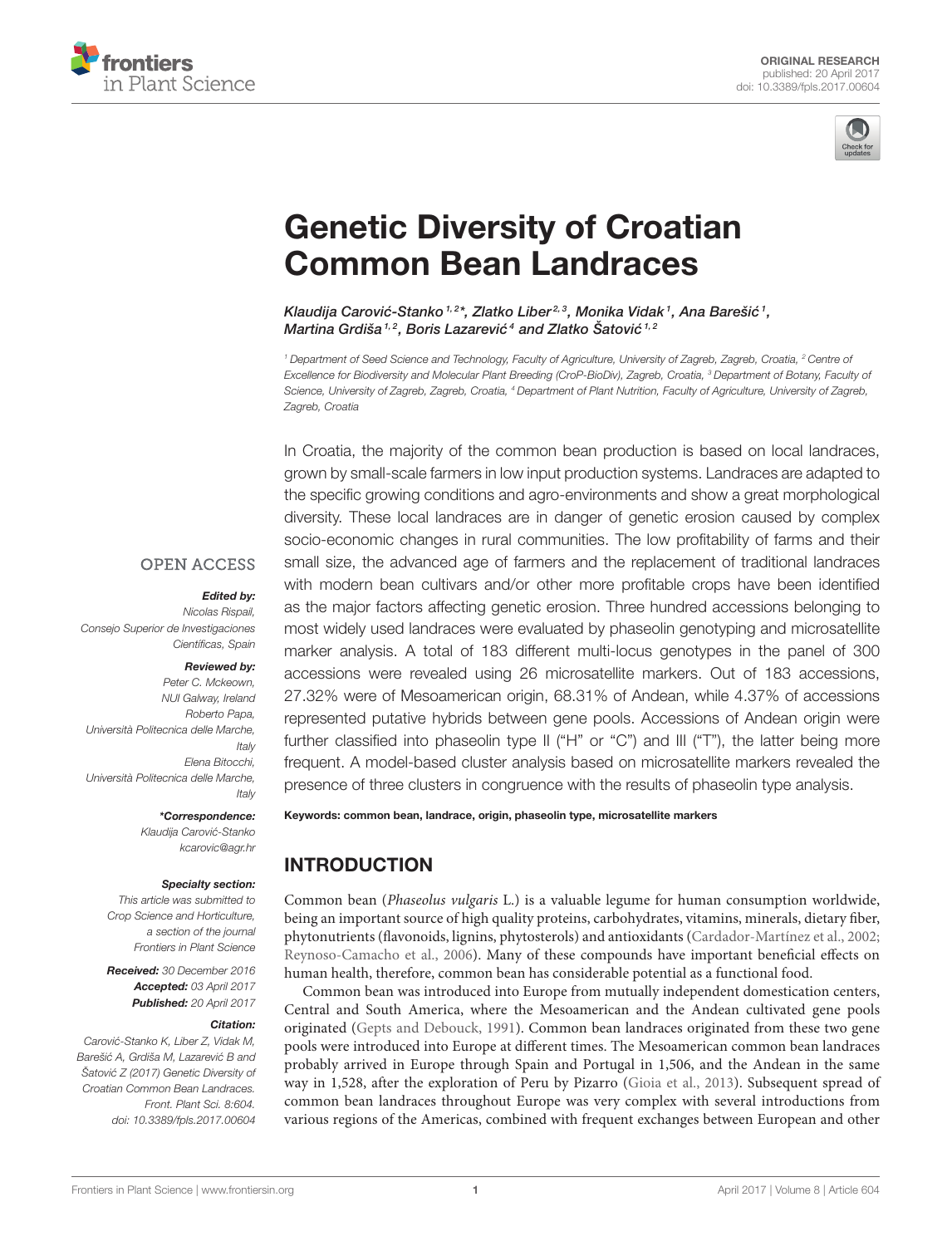Mediterranean countries [\(Papa et al., 2006\)](#page-7-1). The common bean is distributed in Europe, Asia and Africa, where it presents similarities to Andean and Mesoamerican genepools or forms hybrids between both genepools [\(Chávez-Servia et al.,](#page-6-3) [2016\)](#page-6-3). Gene flow between domesticated and wild beans led to substantial introgression of alleles from the domesticated gene pool into the wild gene pool and vice versa [\(Pathania et al.,](#page-7-2) [2014\)](#page-7-2). Gene pool diversity has been validated using various marker systems including seed size, plant morphology, phaseolin seed protein patterns, allozymes and molecular markers (Asfaw et al., [2009\)](#page-6-4). Europe, Brazil, central-eastern and southern Africa and China have been suggested as the secondary centers of diversification for common bean [\(Bellucci et al., 2014\)](#page-6-5).

It has been proven that phaseolin, the major seed storage protein of common bean, is an important molecular marker in studies of genetic diversity and evolution of common bean populations due to its functional and structural properties [\(De la Fuente et al., 2012\)](#page-6-6). Two gene pools of domestication are distinguished in the species and are characterized by morphological differences as well as by phaseolin types. Predominant phaseolyne types are "S" (Mesoamerican) or "T"/"C"/"H" (Andean), [\(Raggi et al., 2013\)](#page-7-3). According to studies based on phaseolin analyses the Andean gene poll of common bean is always prevalent in Europe, between 66 and 76% [\(Lioi,](#page-7-4) [1989;](#page-7-4) [Logozzo et al., 2007;](#page-7-5) [Angioi et al., 2010\)](#page-6-7).

In Europe in recent decades, in response to market demands, landraces have progressively been replaced by improved cultivars but some studies have shown that many landraces survive onfarm in marginal areas of several European countries (Lioi et al., [2005\)](#page-7-6). In Croatia the production of common bean is based on landraces which are adapted to the specific growing conditions and agro-environments which display high levels of morphological diversity (Čupić et al., 2012). Landraces are traditionally grown in low-input production systems. Preservation of the genetic diversity that is held by smallscale farmers could provide important sources of genetic resistance for plant breeders, as they are likely to contain alleles for local adaptations, disease resistance, and tolerance to the principal climate adversities in the region. However, in recent years, landraces are in danger of genetic erosion caused by complex socio-economic changes in rural communities (the low profitability of farms, their small size, and the advanced age of farmers, the replacement of traditional landraces with modern bean cultivars and/or other more profitable crops; [FAO, 2008\)](#page-6-9).

In order to depict the origin and diversity of common bean landraces, it is necessary to conduct analyses at the morphological and genetic level. Therefore, the aim of this research was the assessment of genetic diversity and structure of Croatian common bean landraces using microsatellites and the determination of their origin by phaseolin marker analysis. The results were discussed in a broader, European context.

#### MATERIALS AND METHODS

#### Plant Material

Three-hundred accessions of common bean landraces were collected from diverse geographical regions of Croatia (**[Figure 1](#page-2-0)**) and grown in unreplicated field plots at the experiment field in Maksimir, Zagreb (45.8293 N, 16.0334 E) in year 2014. They were classified as determinate (type I growth habit; [Singh,](#page-7-7) [1982\)](#page-7-7) or indeterminate. After preliminary analyses, accessions showing similar seed color/pattern and habit while collected from the same location (village) but from different households were excluded. Finally, 183 accessions were chosen and a single plant of each accession was used in the analyses. A list of the accessions, along with their "passport" information, as well as the information on habit, phaseolin type and cluster (based on model-based clustering methods, see below) is available in Table S1. Some examples of seed color/pattern diversity of accessions are shown in Figure S1. The accessions are held at the Department of Seed Science and Technology, Faculty of Agriculture, University of Zagreb.

### DNA Extraction, Phaseolin, and Microsatellite Analysis

Using Plant DNeasy 96 kit (Qiagen®), DNA was isolated from 25 mg of silica-gel dried leaves according to the manufacturer's instructions without any additional clean-up. Tailed PCR approach [\(Schuelke, 2000\)](#page-7-8) was used for amplification of phaseolin sequences [\(Kami et al., 1995\)](#page-6-10). The 20 µl of the PCR mix contained 2 pmol of the tailed forward primer (5'-TGTAAAACGACGGCCAGTAGCATATTCTAGAGGCCTCC-3 ′ ), 8 pmol of reverse (5′ -GCTCAGTTCCTCAATCTGTTC-3'), 8 pmol of FAM labeled M13 primer (5'-TGTAAAACGACGGCCAGT-3), 1 × PCR buffer, 4 pmol of each dNTP, 0.5 U TaqTM HS DNA Polymerase (Takara Bio Inc.) and 5 ng of template DNA. PCR protocol with an initial touchdown cycles (94◦C for 5 min; 5 cycles of 45 s at 94◦C, 30 s at 60◦C, which was lowered by 1◦C in each cycle, and 90 s at 72◦C; 25 cycles of 45 s at 94◦C, 30 s at 55◦C, and 90 s at 72◦C; and 8-min extension step at 72◦C) was employed (Radosavljevic´ et al., [2011\)](#page-7-9). The PCR products were sent to GeneScan service Macrogen<sup>®</sup> (South Korea) where they were detected on an ABI 3730xL DNA analyzer (Applied Biosystems®) by and analyzed GeneMapper 4.0 computer program (Applied Biosystems®).

Twenty-six PCR primer pairs were used for microsatellite analysis (Table S2). DNA amplification was performed using multiplex PCR mix and the same two-step PCR protocol with an initial touchdown cycle as in phaseolin type determination. The 20 µl of PCR mix contained 5 pmol of each of four fluorescent labeled forward primers (6-FAM, VIC, NED, PET; Applied Biosystems<sup>®</sup>), 5 pmol of reverse primers,  $1 \times PCR$  buffer, 4 pmol of each dNTP, 0.5 U Taq™ HS DNA Polymerase (Takara Bio Inc.) and 5 ng of template DNA. Fluorescent labeled PCR products were detected on an ABI 3730XL (Applied Biosystems®) by GeneScan service (Macrogen®). Allele sizes (in base pairs) of PCR products were estimated using GeneMapper 4.0 computer program (Applied Biosystems®).

#### Data Analysis

The average number of alleles per locus  $(N_a)$ , observed heterozygosity  $(H<sub>O</sub>)$ , and gene diversity (expected heterozygosity;  $H_E$ ) for each microsatellite locus was calculated in GENEPOP 4.0 [\(Raymond and Rousset, 1995\)](#page-7-10).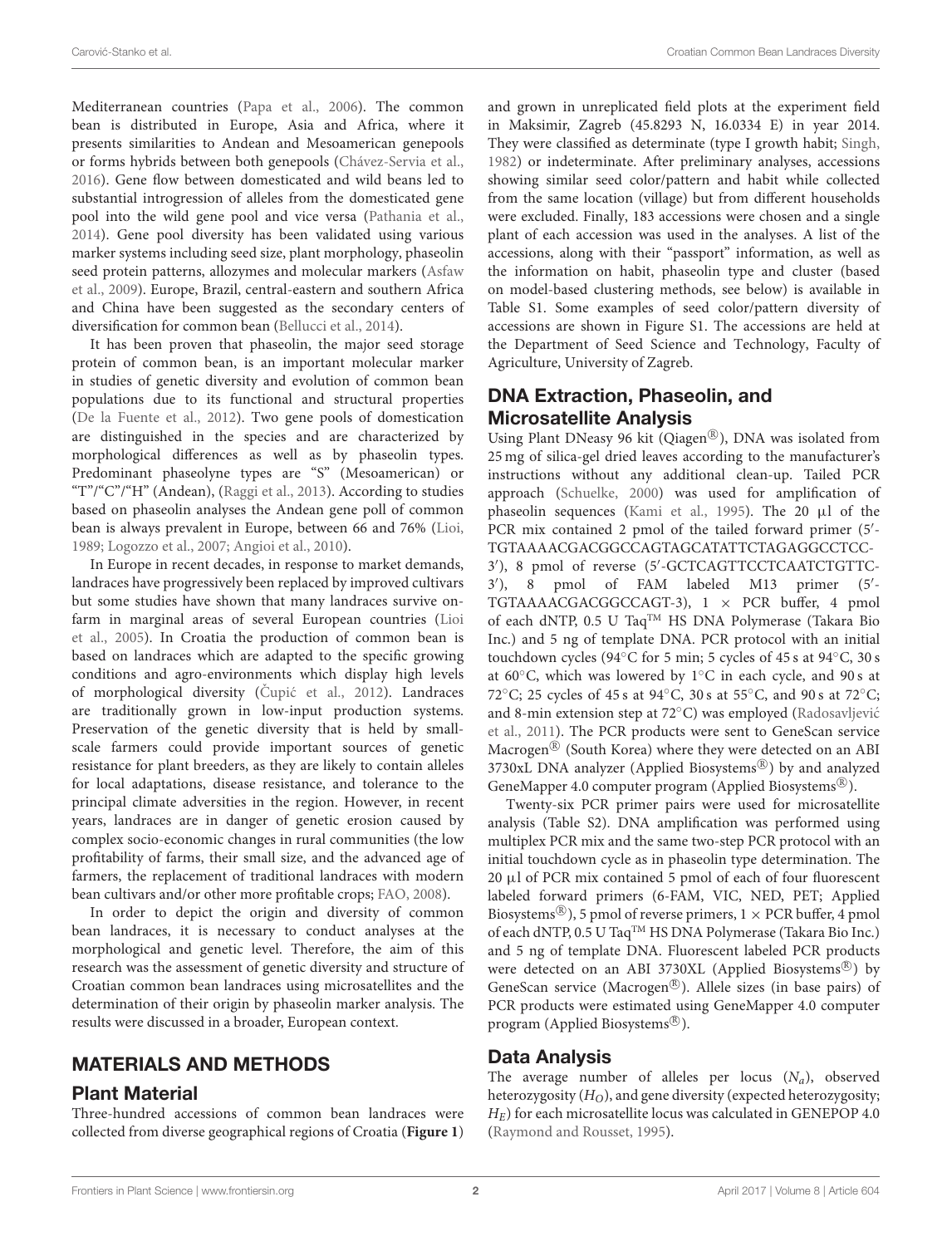

<span id="page-2-0"></span>The proportion-of-shared-alleles distance (Bowcock et al., [1994\)](#page-6-11) between pairs of accessions genotyped using 26 microsatellites was calculated using MICROSAT (Minch et al., [1997\)](#page-7-11). Cluster analysis was performed using the Fitch-Margoliash least-squares algorithm in PHYLIP [\(Felsenstein, 2004\)](#page-6-12). The reliability of the tree topology was assessed via bootstrapping [\(Felsenstein, 1985\)](#page-6-13) over 1,000 replicates generated by MICROSAT and subsequently used in PHYLIP.

A model-based clustering method was applied on multilocus microsatellite data to infer genetic structure and define the number of clusters in the dataset using the software STRUCTURE ver. 2.3.3 [\(Pritchard et al., 2000\)](#page-7-12). Thirty runs per each cluster (K) ranging from 1 to 11 were carried out on the Isabella computer cluster at the University of Zagreb, University Computing Centre (SRCE). Each run consisted of a burn-in period of 200,000 steps followed by 10<sup>6</sup> MCMC (Monte Carlo Markov Chain) replicates assuming admixture model and correlated allele frequencies. No prior information was used to define the clusters. The choice of the most likely number of clusters  $(K)$  was carried out by comparing the average estimates of the likelihood of the data,  $ln[Pr(X|K)]$ , for each value of K [\(Pritchard et al., 2000\)](#page-7-12), as well as by calculating an ad hoc statistic  $\Delta K$ , based on the rate of change in the log probability of data between successive K-values as described by [Evanno et al. \(2005\)](#page-6-14). The program STRUCTURE HARVESTER v0.6.92 was used to process the STRUCTURE results files [\(Earl and von Holdt, 2012\)](#page-6-15). Runs were clustered and averaged using CLUMPAK (Kopelman et al., [2015\)](#page-6-16). The accessions were assigned to a particular cluster if an arbitrary value of  $Q > 75%$  of their genome was estimated

to belong to that cluster [\(Matsuoka et al., 2002\)](#page-7-13), while those accessions having the membership probabilities  $Q < 75\%$  for each cluster were considered as of "mixed origin." The likelihoodratio chi-square test in SAS [\(SAS Institute, 2004\)](#page-7-14) was used to test for dependence between phaseolin type and cluster membership of the accessions. The strength of association was assessed by calculating Cramér's V, the measure that reaches the maximum value of 1 when the two variables (i.e., classification criteria) are equal to each other.

Genetic diversity of Croatian common bean accessions was analyzed by classifying the accessions into two and into three germplasm groups according to the results of model-based cluster analyses of 26 microsatellite loci and phaseolin type. The accessions considered as of "mixed origin" as well as those that did not show correspondence between phasolin type and cluster membership in STRUCTURE were excluded from further analysis.

The genetic diversity of each group of accessions was assessed by calculating the average number of alleles per locus  $(N_a)$  and allelic richness  $(N_{ar})$  in FSTAT [\(Goudet, 2002\)](#page-6-17) as well as gene diversity  $(H_E)$  in GENEPOP 4.0 [\(Raymond and Rousset, 1995\)](#page-7-10). In order to compare the values of allelic richness  $(N_{ar})$  and gene diversity  $(H_E)$  between/among groups, the repeated measures analysis of variance was carried out using PROC GLM in SAS followed by post-hoc Bonferroni's adjustments.

The analysis of molecular variance (AMOVA; [Excoffier et al.,](#page-6-18) [1992\)](#page-6-18) using ARLEQUIN ver. 3.0 [\(Excoffier et al., 2005\)](#page-6-19) was used to partition the total microsatellite diversity between and within groups of accessions. The variance components were tested statistically by non-parametric randomization tests using 10,000 permutations.

### RESULTS

### Classification of Croatian Common Bean Accessions

Phaseolin analysis of 183 accessions revealed that 53 (28.96%) of them were of phaseolin type I (Mesoamerican; "S"), 42 (22.95%) of II (Andean; "H" or "C") and 88 (48.09%) of III (Andean; "T").

A total of 137 alleles were detected at 26 SSR loci, ranging from 2 (BMb469, BMd12, BMd22, BMd25, BMd45, BMd46, and BMd47) to 19 (PVat007) alleles per microsatellite locus with an average of 5.27 (Table S2). Observed heterozygosity  $(H<sub>O</sub>)$  values of all the markers were equal to zero, i.e., all the samples were completely homozygous for all the loci. Average gene diversity  $(H_E)$  was  $H_E = 0.572$ , ranging from 0.389 (BMd12) to 0.885 (PVat007).

The genetic distance between pairs of accessions based on the proportion-of-shared-alleles distance measure ranged from  $D_{psa} = 0.038$  (50 common alleles out of 52) to  $D_{psa} = 1.000$ (no alleles in common) with the average of  $D_{psa} = 0.577$ . The Fitch-Margoliash tree grouped the accessions into two wellsupported clades (bootstrap support value: 99%) corresponding to Mesoamerican and Andean origin of accessions as identified by phaseolin analysis (**[Figure 2](#page-3-0)**). The subclade containing the great majority of phaseolin type III accessions could be identified within the Andean clade, although the monophyly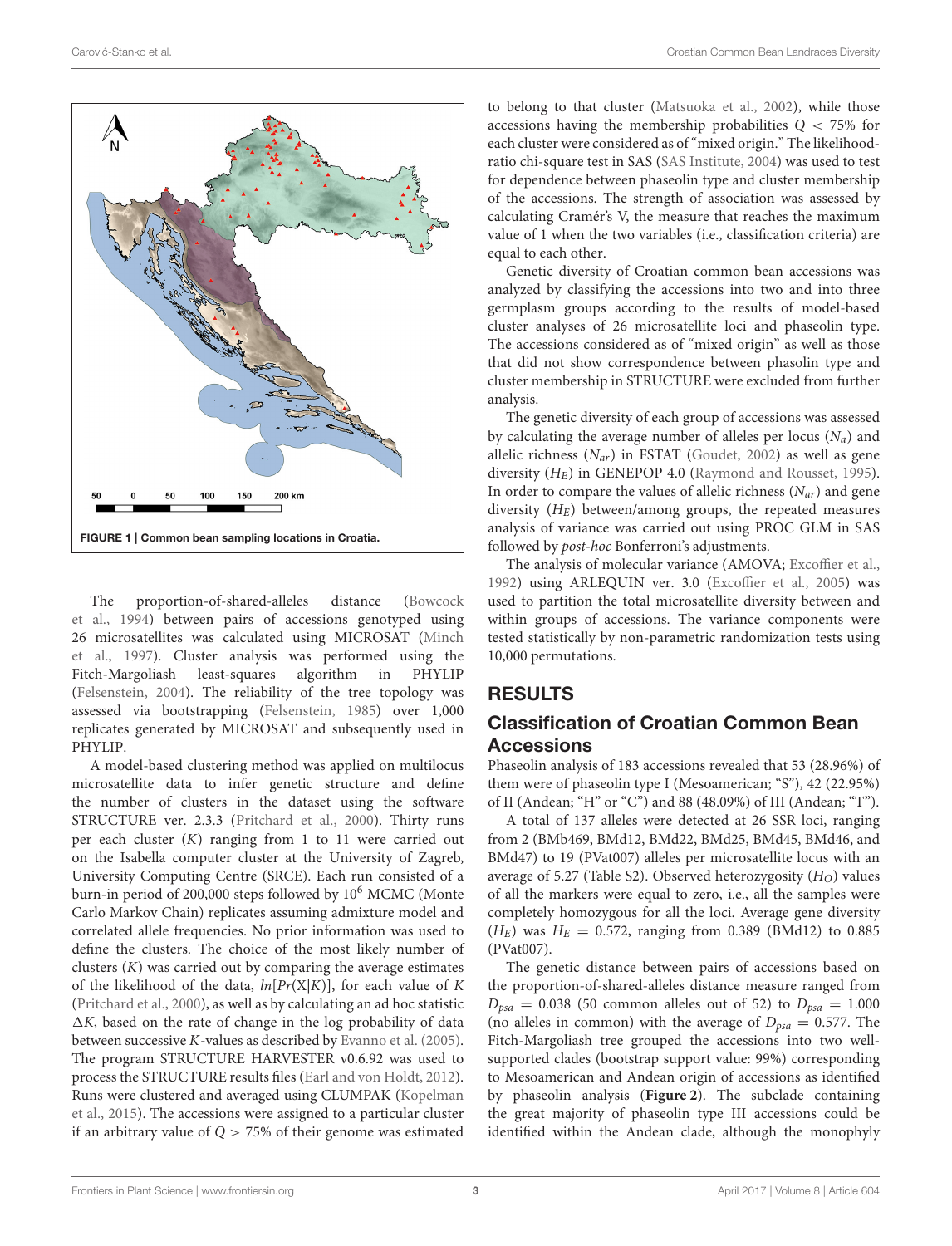

<span id="page-3-0"></span>of that group was not supported by a bootstrap value higher than 50%.

The STRUCTURE analysis, as expected, identified  $K = 2$ as the most likely number of clusters ( $\Delta K = 21410.10$ ). The most of the accessions of Mesoamerican origin (phaseolin type I) were assigned to cluster A, while the accession of Andean origin (phaseolin type II and III) were assigned to cluster B. The association between phaseolin type and cluster membership was highly significant and nearly complete ( $\chi^2 = 174.72$ ;  $df = 1; P <$ 0.0001; Cramér's  $V = 0.93$ ). At  $K = 3$ , the newly formed cluster (cluster C) clearly grouped the phaseolin type III accessions that corresponded to the subclade in the Fitch-Margoliash tree ( $\chi^2$  = 281.97;  $df = 4$ ;  $P < 0.0001$ ; Cramér's  $V = 0.89$ ).

At  $K = 2$ , a total of five accessions could be considered as of "mixed origin" having the membership probabilities Q < 75% for both clusters. Furthermore, additional five accessions did not show the correspondence between phaseolin type and the membership according to model-based clustering analysis based on microsatellite loci (i.e., Mesoamerican group: cluster A/phaseolin type I; Andean group: cluster B phaseolin type II or III). Thus, a total of 10 accessions (5.46%) could be considered as putative hybrids between gene pools and were excluded from the subsequent analyses of genetic diversity.

At  $K = 3$ , a total of 16 accessions were classified as of "mixed" origin," while 13 accessions did not show the correspondence (i.e., Mesoamerican group: cluster A/phaseolin type I, Andean group B: cluster B/phaseolin type II; Andean group C: cluster C/phaseolin type III). As four accessions were classified as both of "mixed origin" and "non-corresponding," a total of 25 accessions (13.66%) originating from hybridization among the three groups were excluded from the subsequent analyses of genetic diversity. Finally, the classification of 183 Croatian common bean accessions would the following: (1) 50 accessions (27.32%) belonged to Mesoamerican group, 27 (14.75%) to Andean group B and 81 (44.26%) to Andean group C; (2) Four (2.19%) accessions were putative hybrids between Mesoamerican group and Andean group B, another four (2.19%) were hybrids between Mesoamerican and Andean group C, while 17 (9.29) accessions were hybrids between Andean groups B and C.

#### Genetic Diversity of Germplasm Groups

By classifying accessions into two groups [Mesoamerican group: cluster A at  $K = 2$ /phaseolin type I vs. Andean group: cluster B at  $K = 2$ /phaseolin type II or III], the Andean group of accessions showed slightly higher values of allelic richness  $(N_{ar})$ as well as gene diversity  $(H_E)$  than the Mesoamerican group but the differences were not significant following the analysis of variance (**[Table 1](#page-4-0)**). Average genetic distance between pairs of accessions belonging to Mesoamerican group ( $D_{psa} = 0.277$ ) was lower than in Andean group ( $D_{psa} = 0.356$ ) while the average distance between pairs belonging to different groups was considerably higher ( $D_{psa} = 0.887$ ). The analysis of molecular variance (AMOVA) revealed that that 63.34% of microsatellite diversity could be attributed to differences between groups  $(\Phi_{ST} = 0.633; P < 0.0001;$  **[Table 2](#page-4-1)**). Mesoamerican group of accessions consisted mostly of accessions of indeterminate growth habit (43 out of 50) while in the Andean group the accessions of determinate growth habit (85 out of 123). The association between group membership and growth habit was highly significant, but moderate ( $\chi^2 = 46.54$ ;  $df = 1$ ;  $P < 0.0001$ ; Cramér's  $V = 0.50$ ).

The diversity analysis of three groups (Mesoamerican group: cluster A at K =3/phaseolin type I, Andean group B: cluster B at  $K = 3$ /phaseolin type II; Andean group C: cluster C at K  $= 3$ /phaseolin type III) revealed that the Mesoamerican group had the highest allelic richness  $(N_{ar})$  while the Andean group B had the highest gene diversity  $(H_E)$ . The lowest values of both measures were found in the Andean group C. However, the differences among groups were not significant (**[Table 1](#page-4-0)**). The AMOVA analysis based on three groups revealed the similar results as in case of classification into two groups: 64.44% of diversity was attributed to differences between groups ( $\Phi_{ST}$  = 0.644;  $P < 0.0001$ ; **[Table 2](#page-4-1)**). The lowest pairwise  $\Phi_{ST}$  value between groups types was found between two Andean groups  $(\Phi_{ST(B/C)} = 0.420)$  while the  $\Phi_{ST}$ -values between Mesoamerican group and Andean group B as well as between Mesoamerican group and Andean group C were considerably higher ( $\Phi_{ST(A/B)}$ )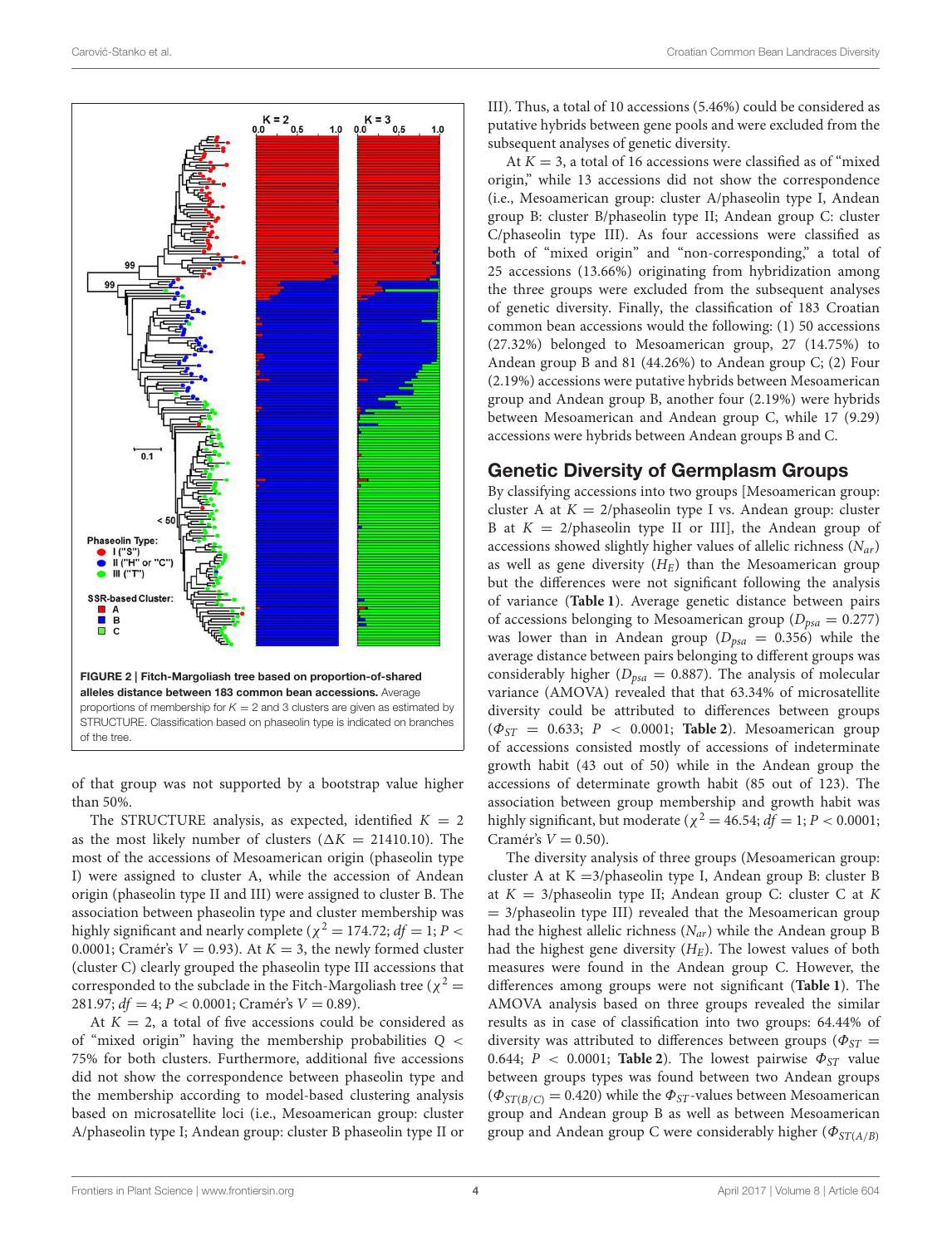<span id="page-4-0"></span>

| <b>Cluster/Phaseolin type</b> | $N_{Acc}$ | s  |    | $N_a$ | $N_{\rm ar}$ | $N_{\text{pr}}$ | $H_E$ |
|-------------------------------|-----------|----|----|-------|--------------|-----------------|-------|
| A/I (Mesoamerican)            | 50        |    | 43 | 3.269 | 3.269        | 31              | 0.277 |
| B/II or III (Andean)          | 123       | 85 | 38 | 4.038 | 3.677        | 51              | 0.356 |
| $P$ -value                    |           |    |    |       | 0.455        |                 | 0.249 |
| A/I (Mesoamerican)            | 50        |    | 43 | 3.269 | 3.100        | 31              | 0.277 |
| B/II (Andean)                 | 27        | 0  | 27 | 2.885 | 2.885        | 12              | 0.314 |
| C/III (Andean)                | 81        | 77 | 4  | 2.846 | 2.538        | 18              | 0.263 |
| $P$ -value                    |           |    |    |       | 0.291        |                 | 0.679 |
|                               |           |    |    |       |              |                 |       |

Accessions were classified into two and three groups according to model-based cluster analysis and phaseolin type. N<sub>Acc</sub>, No. of Accessions; S, No. of Accessions with Determinate Growth Habit; T, No. of Accessions with Indeterminate Growth Habit; N<sub>a</sub>, No. of Alleles; N<sub>ar</sub>, Allelic Richness; N<sub>pr</sub>, No. of Private Alleles; H<sub>E</sub>, Gene Diversity; P-value, significance level of the F-test.

<span id="page-4-1"></span>TABLE 2 | Analysis of molecular variance for the partitioning of microsatellite diversity of Croatian common bean accessions classified into (A) two as well as (B) three groups according to model-based cluster analysis and phaseolin type.

| Analysis | Source of variation | df  | Variance components | % Total variance | $\Phi$ -statistic | $P(\Phi)$ |
|----------|---------------------|-----|---------------------|------------------|-------------------|-----------|
| (A)      | Between groups      |     | 7.443               | 63.34            | 0.633             | < 0.0001  |
|          | Within groups       | 344 | 4.308               | 36.66            |                   |           |
| (B)      | Among groups        |     | 6.433               | 64.44            | 0.644             | < 0.0001  |
|          | Within groups       | 313 | 3.550               | 35.56            |                   |           |

P(Φ)–Φ -statistic probability level after 10,000 permutations.

 $= 0.654$ ;  $\Phi_{ST/(A/C)} = 0.706$ . All the pairwise  $\Phi_{ST}$ -values were highly significant ( $P < 0.0001$ ). The same pattern was found by analyzing the average genetic distance between pairs of accessions belonging to different groups. The average distance between Andean groups A and B ( $D_{psa(B/C)} = 0.481$ ) was substantially lower than the distances between Mesoamerican group and Andean groups  $(D_{psa(A/B)} = 0.831; D_{psa(A/C)} = 0.908)$ . As already mentioned, the Mesoamerican group of accessions consisted mostly of accessions of indeterminate growth habit (43 out of 50). Moreover, the Andean group B included exclusively the accession of indeterminate growth habit, while the great majority of accessions belonging to Andean group C was of determinate growth habit (77 out of 81) leading to a strong association between group membership and growth habit ( $\chi^2$  $= 146.04$ ;  $df = 2$ ;  $P < 0.0001$ ; Cramér's  $V = 0.87$ ). Thus, the estimated probability of correct prediction of growth habit based on phaseolin type of accession was  $P = 0.93$ .

#### **DISCUSSION**

### Origin of Croatian Common Bean Germplasm

To determine the evolutionary origin of Croatian common bean accessions we combined the results of phaseolin marker analysis and microsatellite genotyping. Out of 183 accessions, 27.32% are of Mesoamerican origin, 68.31% of Andean, while 4.37% of accessions represent putative hybrids between gene pools. Our results are in line with the findings of numerous previous studies that the European common bean germplasm originates from both gene pools, Mesoamerican and Andean, later being more frequently found (see [Bellucci et al., 2014](#page-6-5) for a review). The proportion of landraces of the Mesoamerican origin tends to increase in eastern and south-eastern Europe as shown, e.g., in case of Albania [\(Logozzo et al., 2007\)](#page-7-5), Bulgaria [\(Svetleva et al.,](#page-7-15) [2006\)](#page-7-15), Macedonia [\(Maras et al., 2015\)](#page-7-16) and Greece [\(Lioi, 1989\)](#page-7-4). However, [Maras et al. \(2015\)](#page-7-16) reported that the proportions found in accessions from Bosnia and Herzegovina, Croatia, Serbia and Slovenia were very similar to those found in the Iberian Peninsula and Italy indicating that common bean was introduced into the western Balkans mainly from the Mediterranean Basin. In case of Croatia these findings have been confirmed by the present study that included substantially more accessions. However, in contrast to Italian and Spanish common bean germplasm in which the Andean phaseolin type is "C" prevails over the type "T" (Logozzo et al., [2007;](#page-7-5) [Angioi et al., 2010;](#page-6-7) [Raggi et al., 2013\)](#page-7-3), "T" (i.e., Andean group C: cluster C at  $K = 3$ /phaseolin type III) is clearly the most common phaseolin type found in Croatian germplasm as in most other European countries [\(Logozzo et al., 2007\)](#page-7-5).

### Genetic Diversity of the Mesoamerican and Andean Group of Accessions

Nearly complete correspondence of classifications based on phaseolin analysis and model-based clustering using microsatellite markers as well as a strong association between group membership and growth habit in Croatian common bean germplasm could be explained by a series of sequential bottlenecks during domestication, early introduction to Portugal and Spain and eastward expansion throughout Europe. The Mesoamerican group of accessions as well as the Andean group B consists mostly of accessions of indeterminate growth habit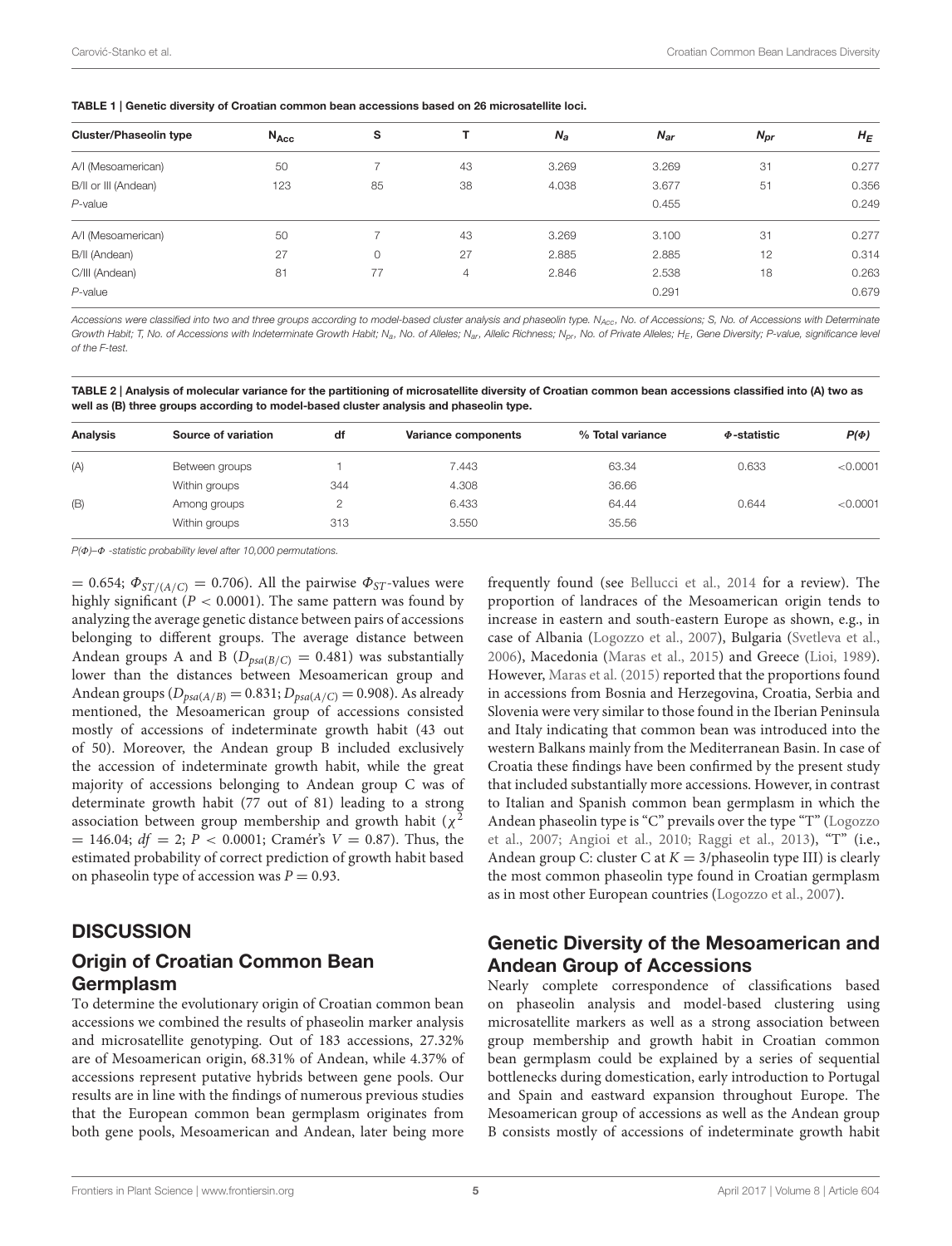while the great majority of accessions belonging to Andean group C have determinate growth habit. A strong association between phaseolin pattern and growth habit was reported by [Raggi et al.](#page-7-3) [\(2013\)](#page-7-3) by analyzing Italian common bean landraces: plants with climbing ability were prevalent in the "C" (Mesoamerican group) and "S" (Andean group B) phaseolin pattern groups, while bush plants were prevalent in the "T" (Andean group C) group. Moreover, [Kwak et al. \(2012\)](#page-6-20) reported that determinate types were found mainly in Andean subpopulations.

Similar levels of gene diversity of Croatian common bean accessions of Andean origin as compared with those of Mesoamerican origin are in line with findings previously reported by [Santalla et al. \(2002\)](#page-7-17) in Iberian landraces as well as by [Angioi et al. \(2010\)](#page-6-7) at European level, while in the domestication centers, the diversity observed in Mesoamerican gene pool is higher than in the Andean [\(Kwak and Gepts, 2009\)](#page-6-21). [Angioi et al. \(2010\)](#page-6-7) offered two plausible, and not mutually exclusive, explanations: (a) further selection in Europe might have reduced the variation of the Mesoamerican germplasm, and/or (b) diversity of Mesoamerican introductions to Europe was already reduced when compared with the Mesoamerican gene pool. Additionally, the apparent incongruence can be explained by the fact that the Andean gene pool is represented by two separate groups of accessions (determinate/indeterminate) that resulted from divergent selection during domestication in the Andes. It is well-documented that the divergence between Mesoamerican and Andean gene pools preceded the domestication that occurred independently in two geographic regions [\(Kwak and Gepts, 2009\)](#page-6-21). The wild Andean gene pool diverged from the wild Mesoamerican gene pool, the origin of the species [\(Bitocchi et al., 2012\)](#page-6-22), with a strong bottleneck, as shown by considerably lower genetic diversity of wild Andean gene pool in comparison to Mesoamerican [\(Schmutz et al.,](#page-7-18) [2014\)](#page-7-18). Wild common beans are all indeterminate and it would be reasonable to assume that the first domesticated types were also indeterminate as determinacy is a trait selected during or after domestication [\(Kwak et al., 2012\)](#page-6-20). In Mesoamerican domestication center, indeterminate types were the valuable component of traditional maize-bean-squash multicrop system [\(Zizumbo-Villarreal and Colunga-García, 2010\)](#page-7-19). On the other hand, in Andean domestication center, early farmers did not have a suitable crop that could serve as a physical support for viny common bean as domestication of common bean preceded the introduction of maize [\(Kwak et al., 2012\)](#page-6-20). By constant selection of genotypes displaying a more compact growth habit, determinacy was included in the group of traits known as the domestication syndrome [\(Hammer, 1984;](#page-6-23) Koinange et al., [1996\)](#page-6-24). Indeterminate landraces were not abandoned, and after maize introduction, maize/bean intercropping has gained importance and remained until nowadays [\(Lithourgidis et al.,](#page-7-20) [2011\)](#page-7-20). Although the majority of determinate type accessions originate from the Andean gene pool, the determinacy has been selected independently in both domestication centers (Kwak et al., [2012\)](#page-6-20). The process of domestication led to reduction of genetic diversity, but, interestingly, the bottleneck effect was threefold greater in Mesoamerica as compared to the Andes as shown by [Bitocchi et al. \(2013\)](#page-6-25). Bearing in mind that the wild Andean gene pool was strongly impoverished as a result of a bottleneck that occurred before domestication, Bitocchi et al. [\(2013\)](#page-6-25) concluded that it would be the reason why the subsequent domestication bottleneck had the minor effect in the Andes. Another possible explanation would be that the divergent selection (indeterminate/determinate types) during domestication that was prominent in the Andes but presumably negligible in the Mesoamerican region. While in Mesoamerica the reduction in diversity of neutral genes followed the reduction of the genes under selection, divergent selection in the Andes maintained or even increased diversity by possible effects of introgression/interchange during improvement [\(Burger et al.,](#page-6-26) [2008\)](#page-6-26).

### Hybridization between Mesoamerican and Andean Gene Pools

Out of 183 accessions, a total of 25 (13.66%) were classified as putative hybrids: Four (2.19%) accessions were putative hybrids between Mesoamerican group and Andean group B, another four (2.19%) were hybrids between Mesoamerican and Andean group C, while 17 (9.29%) accessions were hybrids between Andean groups B and C. Thus, the proportion of hybrids between Mesoamerican and Andean gene pools amounts to only 4.37%. This result is in striking disagreement with the results reported by, inter alia, [Angioi et al. \(2010\)](#page-6-7) and [Gioia et al. \(2013\)](#page-6-2). By analyzing 307 European common bean accessions they estimated that about 44% of them were derived from hybridization between Mesoamerican and Andean gene pools. Similarly, [Gioia et al.](#page-6-2) [\(2013\)](#page-6-2) reported that 40.2% of 256 European common bean accessions derived from hybridization between two gene pools. Moreover, [Angioi et al. \(2010\)](#page-6-7) showed that the hybridization was particularly frequent in Central Europe as compared to Italy and the Iberian Peninsula. Our results show a very different picture with much less frequent hybridization compared to [Angioi et al. \(2010\)](#page-6-7) and [Gioia et al. \(2013\)](#page-6-2). Thus, in Croatian common bean landraces inter-gene pool hybridization appears to have been very limited, even if differences in the methods used to detect the hybrids should also be considered when comparing our results to that obtained in the rest of Europe. Indeed, [Angioi et al. \(2010\)](#page-6-7) carried out the analysis by combining chloroplast microsatellites and two nuclear loci (for phaseolin types and Pv-shatterproof1), and [Gioia et al. \(2013\)](#page-6-2) used nuclear and chloroplast microsatellites as well as two nuclear loci (for phaseolin types and Pv-shatterproof1), while this study was based on nuclear microsatellites and phaseolin marker.

## **CONCLUSION**

This study provides a comprehensive picture of genetic diversity and structure of Croatian common bean germplasm. Out of 183 accessions, 27.32% were of Mesoamerican origin, 68.31% of Andean, while 4.37% of accessions represented putative hybrids between gene pools. For the most part, the classification of common bean accessions according to phaseolin type analysis was in congruence with the results of both distance-based and model-based analyses of microsatellite marker data. The